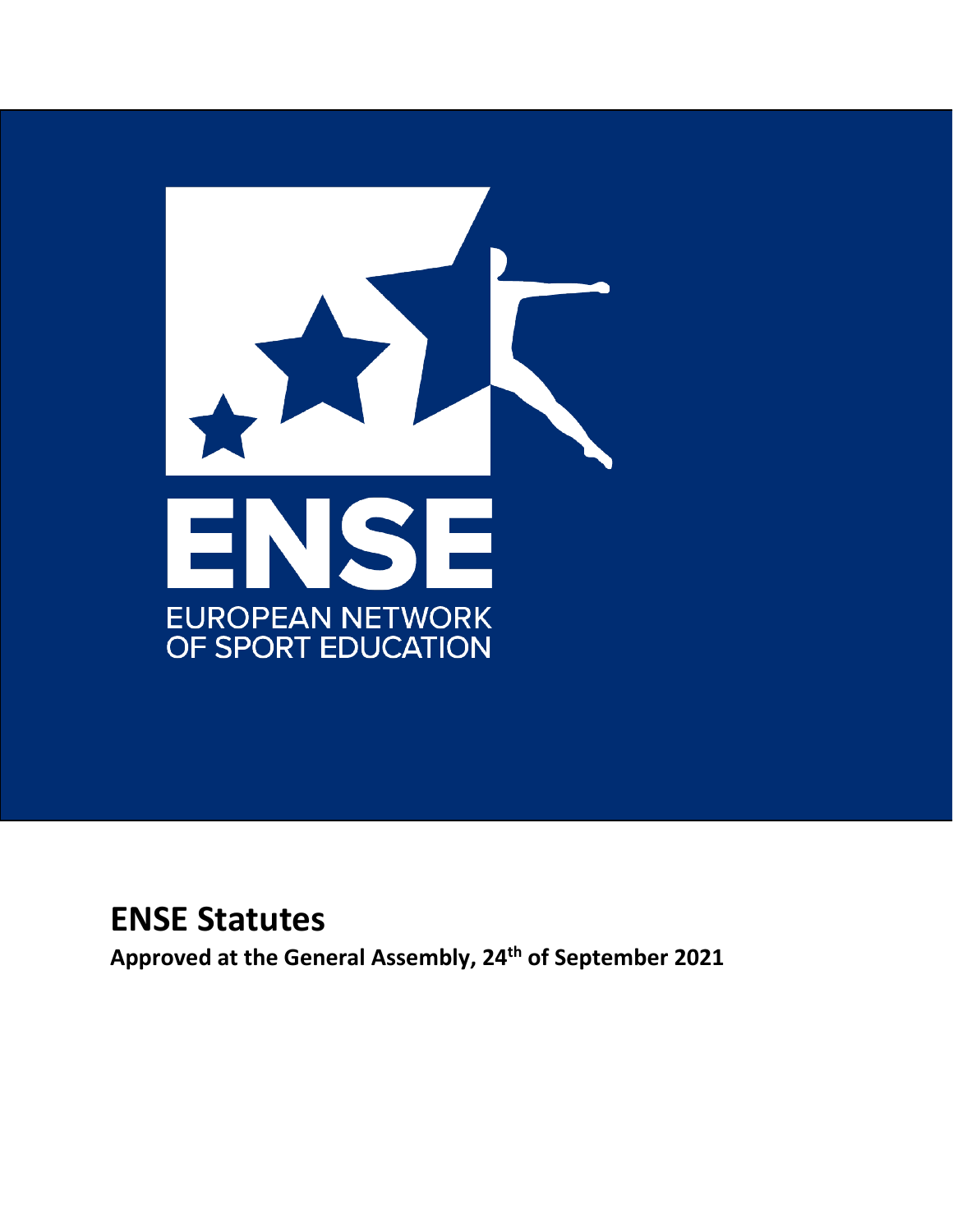

# **1. Definition of the Network**

 $\overline{a}$ 

- **1.1.**The European Network of Sport Education (ENSE) is a non-profit association (*Verein)* registered in Austria uniting institutions and organizations working within the sector of sport education and who are active on the European continent, which is here broadly defined as the group of countries that are members (or applying for membership) of the Council of Europe.
- **1.2.**The Network is intended as platform to share ideas and develop common initiatives among the sector's stakeholders and to act as a representative body for the sector, particularly in relation to the European institutions such as the European Union and the Council of Europe. Ultimately, the Network's activities should serve to achieve its Mission and Vision.

# **2. Membership**

- **2.1.**Membership is open to European institutions or organisaitons active in the sector, and is contingent on the approval of their application and the payment of the established yearly membership fee.
- **2.2.**Membership consists of **Full Collective Members.** These members are, namely, higher education institutions, sport federations and other non-profit institutions or organizations working in the field of sport education – be it education in or through sport – on the European continent.
- **2.3.**Membership fees are to be paid, as a rule, on a yearly basis. Membership may be cancelled for reasons of non-payment of membership. Should membership fees not be paid in timely fashion, and no communication or explanation is received from the non-paying member, then Membership may be cancelled with appropriate notice.
- **2.4.**In exceptional circumstances, membership may be cancelled by decision of the Board subject to a twothirds majority vote. Before the final decision is taken, a notice is sent to the Member concerned, leaving a reasonable interval to rectify the situation.

# **3. General European Forum**

- **3.1.**The Network's objectives and activities are to be presented and discussed in the context of the Network's General European Forum (ENSE Forum), which is held, as a rule, every two years.
- **3.2.**The ENSE Forum is intended as a meeting point for members, stakeholders, and individuals interested in the sector of sport education. The ENSE Forum is not only a platform for ENSE to present its activities, but also to welcome other presentations, develop recommendations, create networking opportunities, and collaborate on common initiatives.
- **3.3.**ENSE Members in good standing are eligible to bid for and host the ENSE Forum. Ahead of the ENSE Forum, ENSE will launch a call for bids exclusively to its members. Based on the criteria outlined in the bidding documents, the ENSE Board will select the best host for the Forum. Should no suitable bid be received, the ENSE Board reserves the right to appoint a host either within or external to the Network.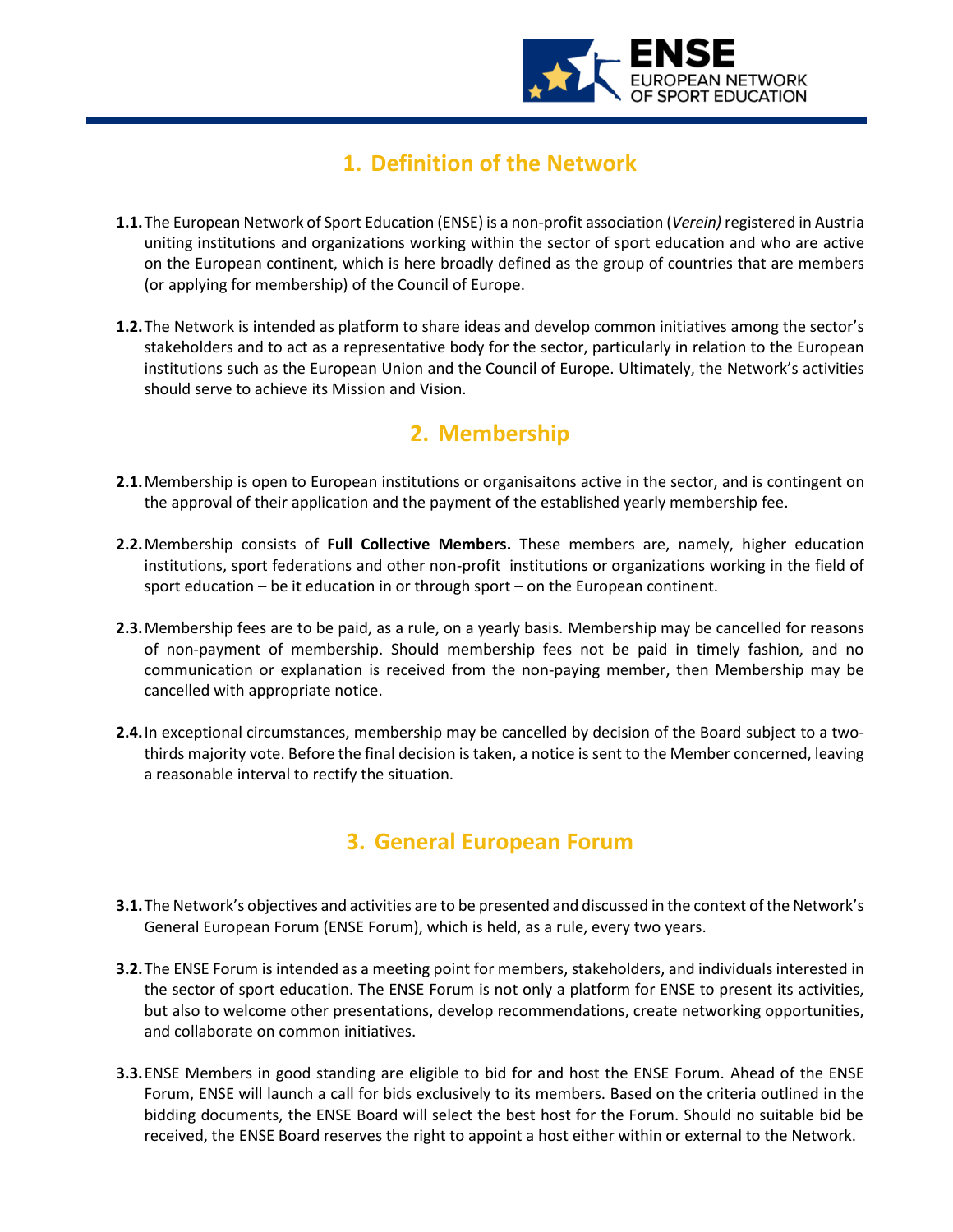

### **4. Governance**

#### **4.1.General Assembly**

 $\overline{a}$ 

- **4.1.1.** The General Assembly is the ultimate decision-making body of the organization. It elects the President and the Executive Board, approves the management reports and ensures that they meet the objectives of the Network.
- **4.1.2.** The General Assembly is constituted by Full Collective Members, and each member of is entitled to one vote.
- **4.1.3.** The General Assembly meets at least every two years, usually on the occasion of the Network's Forum. It can be convened more frequently, if needed, and can also be consulted by mail ballot in case of urgent specific matters. The call of the meeting, with the agenda and other relevant documents, is as a rule sent out at least six weeks in advance.
- **4.1.4.** Only the points listed on the agenda can normally be up for vote. Resolutions require a simple majority of the Full Collective Members in good standing present.

#### **4.2.The President**

- **4.2.1.** The President chairs the Executive Board, leads all activities of the Network and is its official representative. The President oversees the activities of the Secretariat, as issues guidelines as needed, and reports to the Board.
- **4.2.2.** The President can delegate on occasions his/her functions as deemed necessary. In case of inability, the President's functions are assumed by the President Elect.
- **4.2.3.** The President is elected by the General Assembly for a term of two years and can be reelected once. The President is elected one term in advance and initially participates in the Executive Board as President-Elect before succeeding as President. When the mandate of the current President expires, the President-Elect takes office as President. The outgoing President stays in the Board as Past President.
- **4.2.4.** Upon the unanimous recommendation of the Executive Board, at the end of the first mandate the President can be reelected for one more term by the General Assembly. In that case, the President Elect and the Past President stay in the Board for one more mandate, and no nominations for President-Elect are proposed for that term.

#### **4.3.The General Secretary**

- **4.3.1.** The General Secretary is responsible for the day-to-day operations of the Network, including the management of ENSE projects, attending European meetings and groups, communication activities, information management, and other daily functions.
- **4.3.2.** The General Secretary may be paid for his/her daily work at the discretion of the ENSE President.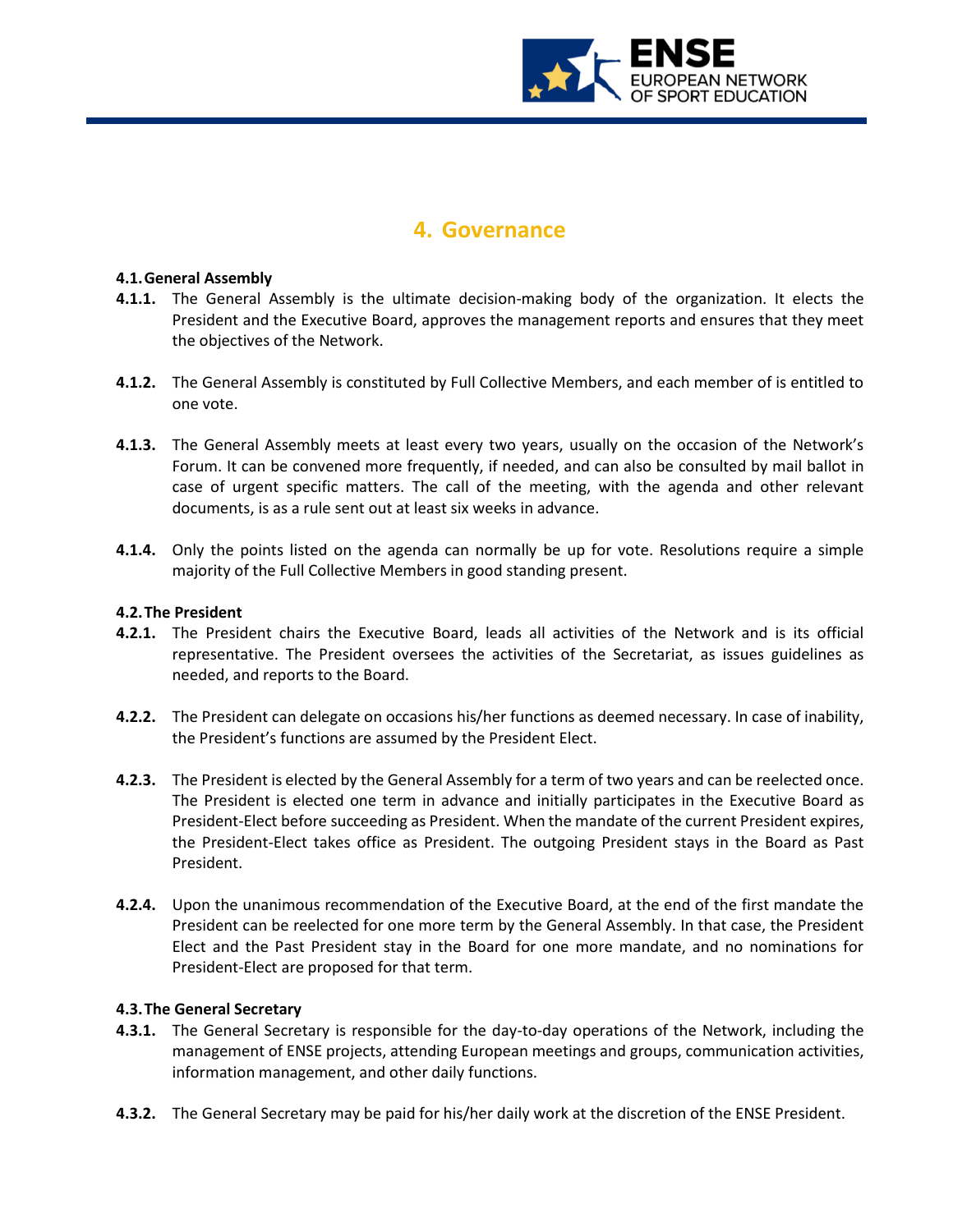

#### **4.4.Executive Board**

 $\overline{a}$ 

- **4.4.1.** In line with ENSE's overall Vision and Mission, the Executive Board oversees the strategic and political direction of the Network. This includes consulting on and approving matters related to membership applications, policy, strategy, and the location of the ENSE Forum.
- **4.4.2.** The Executive Board is elected by the General Assembly from amongst its members, for a term of two years, and includes *ex-officio* the Past President. Board Members can be reelected.
- **4.4.3.** The Executive Board aims to have broad and diverse representation, including as it relates to national representation and gender. Overall, in order to ensure broad representation of our membership, the Executive Board includes 11 individuals occupying a variety of positions. Namely:
	- **President**
	- President Elect
	- Past President
	- General Secretary
	- Treasurer
	- 5 Members at Large
	- 1 Youth Member (Under 35 years of age)
- **4.4.4.** Board Members are elected by the General Assembly from amongst Full Collective Members, but other relevant representatives of the area can exceptionally be considered.
- **4.4.5.** The Board normally meets twice a year. The quorum is 50% plus one. Resolutions require simple majority of those present and, in the case of a tie, the President's vote prevails.
- **4.4.6.** Should a Board Member be unable to attend a Board Meeting, then the Member can delegate someone to represent him/her at the meeting, subject to the written approval of the President.
- **4.4.7.** Executive Board Members contribute to the Network on a volunteer basis.

#### **4.5.Election Procedures**

The President and the members of the Executive Board are elected by the General Assembly according to the following procedures

- **4.5.1.** Nominations are made by the outgoing Executive Board and circulated by the Secretary General, together with the call and the agenda of the Assembly, at least six weeks before the election.
- **4.5.2.** Alternative nominees can then be proposed by Full Members and notified in writing to the Secretary General's office at least three weeks before the election.
- **4.5.3.** Following a period of two weeks, during which nominations are posted on the website and can be withdrawn, the final list of nominees is made available to the General Assembly no later than two days before the vote.